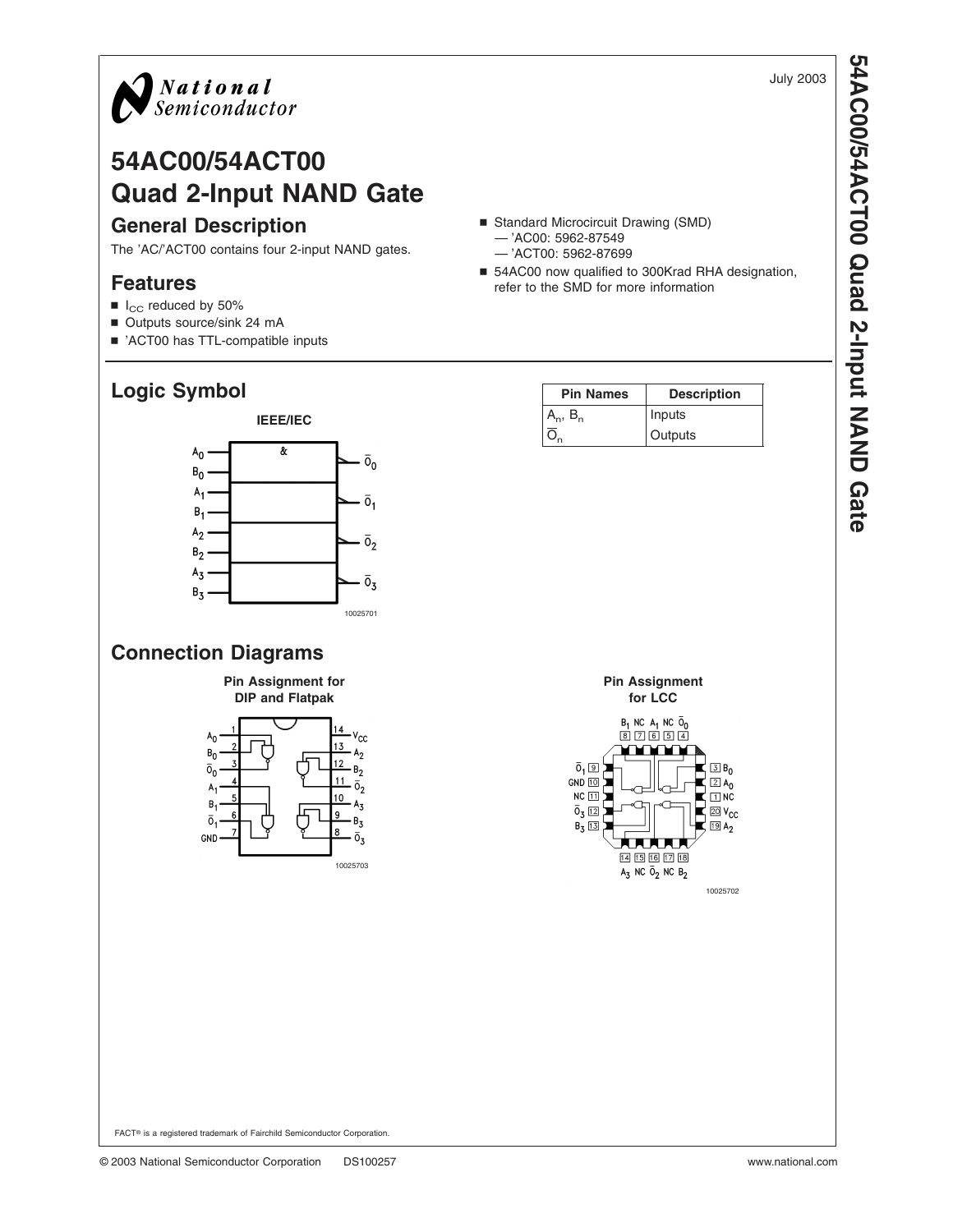### **Absolute Maximum Ratings** (Note 1)

**If Military/Aerospace specified devices are required, please contact the National Semiconductor Sales Office/ Distributors for availability and specifications.**

| Supply Voltage $(V_{CC})$                | $-0.5V$ to $+7.0V$                  |
|------------------------------------------|-------------------------------------|
| DC Input Diode Current $(I_{IK})$        |                                     |
| $V_1 = -0.5V$                            | $-20$ mA                            |
| $V_1 = V_{CC} + 0.5V$                    | $+20$ mA                            |
| DC Input Voltage $(V_1)$                 | $-0.5V$ to $V_{CC}$ +               |
|                                          | 0.5V                                |
| DC Output Diode Current $(I_{\Omega K})$ |                                     |
| $V_{\Omega} = -0.5V$                     | $-20$ mA                            |
| $V_{\Omega} = V_{\Omega C} + 0.5V$       | $+20$ mA                            |
| DC Output Voltage $(V0)$                 | $-0.5V$ to $V_{CC}$ +               |
|                                          | 0.5V                                |
| DC Output Source                         |                                     |
| or Sink Current $(I_{\Omega})$           | $±50$ mA                            |
| DC V <sub>CC</sub> or Ground Current     |                                     |
| per Output Pin $(I_{CC}$ or $I_{GND}$ )  | $±50$ mA                            |
| Storage Temperature $(TSTG)$             | $-65^{\circ}$ C to $+150^{\circ}$ C |
| Junction Temperature $(T_1)$             |                                     |
| CDIP                                     | 175°C                               |

#### **Recommended Operating Conditions**

| Supply Voltage $(V_{CC})$                          |                                     |
|----------------------------------------------------|-------------------------------------|
| 'AC                                                | 2.0V to 6.0V                        |
| 'ACT                                               | 4.5V to 5.5V                        |
| Input Voltage $(V1)$                               | 0V to $V_{CC}$                      |
| Output Voltage $(V_0)$                             | 0V to $V_{CC}$                      |
| Operating Temperature $(T_{\Delta})$               |                                     |
| 54AC/ACT                                           | $-55^{\circ}$ C to $+125^{\circ}$ C |
| Minimum Input Edge Rate $(\Delta V/\Delta t)$      |                                     |
| 'AC Devices                                        |                                     |
| $V_{\text{IN}}$ from 30% to 70% of $V_{\text{CC}}$ |                                     |
| $V_{CC}$ @ 3.3V, 4.5V, 5.5V                        | $125$ mV/ns                         |
| Minimum Input Edge Rate $(\Delta V/\Delta t)$      |                                     |
| 'ACT Devices                                       |                                     |
| $V_{IN}$ from 0.8V to 2.0V                         |                                     |
| $V_{CC}$ @ 4.5V, 5.5V                              | 125 $mV$ /ns                        |

**Note 1:** Absolute maximum ratings are those values beyond which damage to the device may occur. The databook specifications should be met, without exception, to ensure that the system design is reliable over its power supply, temperature, and output/input loading variables. National does not recommend operation of FACT® circuits outside databook specifications.

## **DC Characteristics for 'AC Family Devices**

|                            |                    |              | <b>54AC</b>                          |              |                               |
|----------------------------|--------------------|--------------|--------------------------------------|--------------|-------------------------------|
| Symbol                     | <b>Parameter</b>   | $V_{\rm CC}$ | $T_A =$                              | <b>Units</b> | <b>Conditions</b>             |
|                            |                    | (V)          | $-55^{\circ}$ C to +125 $^{\circ}$ C |              |                               |
|                            |                    |              | <b>Guaranteed Limits</b>             |              |                               |
| $V_{IH}$                   | Minimum High Level | 3.0          | 2.1                                  |              | $V_{\text{OUT}} = 0.1V$       |
|                            | Input Voltage      | 4.5          | 3.15                                 | V            | or $V_{CC}$ – 0.1V            |
|                            |                    | 5.5          | 3.85                                 |              |                               |
| $V_{IL}$                   | Maximum Low Level  | 3.0          | 0.9                                  |              | $V_{\text{OUT}} = 0.1V$       |
|                            | Input Voltage      | 4.5          | 1.35                                 | V            | or $V_{CC}$ – 0.1V            |
|                            |                    | 5.5          | 1.65                                 |              |                               |
| $V_{OH}$                   | Minimum High Level | 3.0          | 2.9                                  |              | $I_{\text{OUT}} = -50 \mu A$  |
|                            | Output Voltage     | 4.5          | 4.4                                  | V            |                               |
|                            |                    | 5.5          | 5.4                                  |              |                               |
|                            |                    |              |                                      |              | (Note 2)                      |
|                            |                    |              |                                      |              | $V_{IN} = V_{IL}$ or $V_{IH}$ |
|                            |                    | 3.0          | 2.4                                  |              | $I_{OH} = -12$ mA             |
|                            |                    | 4.5          | 3.7                                  | $\vee$       | $I_{OH} = -24$ mA             |
|                            |                    | 5.5          | 4.7                                  |              | $I_{OH} = -24 \text{ mA}$     |
| $\mathsf{V}_{\mathsf{OL}}$ | Maximum Low Level  | 3.0          | 0.1                                  |              | $I_{\text{OUT}} = 50 \mu A$   |
|                            | Output Voltage     | 4.5          | 0.1                                  | V            |                               |
|                            |                    | 5.5          | 0.1                                  |              |                               |
|                            |                    |              |                                      |              | (Note 2)                      |
|                            |                    |              |                                      |              | $V_{IN} = V_{IL}$ or $V_{IH}$ |
|                            |                    | 3.0          | 0.5                                  |              | $I_{OL}$ = 12 mA              |
|                            |                    | 4.5          | 0.5                                  | V            | $I_{OL}$ = 24 mA              |
|                            |                    | 5.5          | 0.5                                  |              | $I_{OL}$ = 24 mA              |
| $I_{IN}$                   | Maximum Input      | 5.5          | ±1.0                                 | μA           | $V_1 = V_{CC}$ , GND          |
|                            | Leakage Current    |              |                                      |              |                               |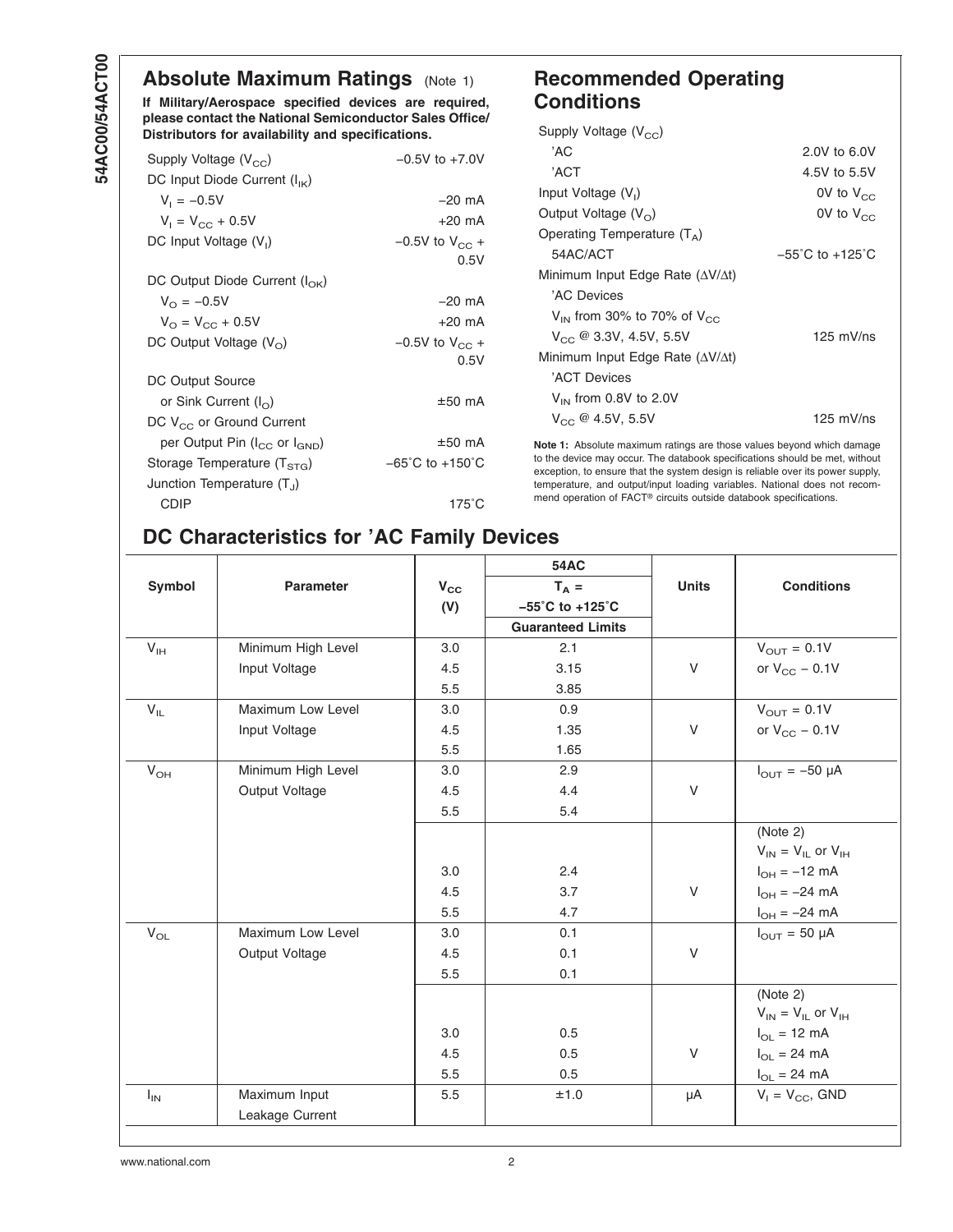#### <span id="page-2-0"></span>**DC Characteristics for 'AC Family Devices (Continued) 54AC** Symbol | Parameter | V<sub>CC</sub> | T<sub>A</sub> = | Units | Conditions **(V) −55˚C to +125˚C Guaranteed Limits** I<sub>OLD</sub> Minimum Dynamic I<sub>OHD</sub> │ Output Current (Note 4) │ 5.5 │ │ →50 │ │ mA │ V<sub>OHD</sub> = 3.85V Min 5.5  $50$  mA  $V_{\text{OLD}} = 1.65V$  Max  $I_{\text{CC}}$  | Maximum Quiescent | 5.5 | 40.0 | µA |  $V_{\text{IN}} = V_{\text{CC}}$ Supply Current **Calculation** and Calculation **CALCULATE CALCULATE ACCESS** or GND

**Note 2:** All outputs loaded; thresholds on input associated with output under test.

**Note 3:**  $I_{IN}$  and  $I_{CC}$  @ 3.0V are guaranteed to be less than or equal to the respective limit @ 5.5V V<sub>CC</sub>.

I<sub>CC</sub> for 54AC @ 25°C is identical to 74AC @ 25°C.

**Note 4:** Maximum test duration 2.0 ms, one output loaded at a time.

**Note 5:**  $I_{IN}$  and  $I_{CC}$  @ 3.0V are guaranteed to be less than or equal to the respective limit @ 5.5V V<sub>CC</sub>.

I<sub>CC</sub> for 54AC @ 25°C is identical to 74AC @ 25°C.

#### **DC Characteristics for 'ACT Family Devices**

|               |                         |              | 54ACT                                |              |                               |
|---------------|-------------------------|--------------|--------------------------------------|--------------|-------------------------------|
| Symbol        | <b>Parameter</b>        | $V_{\rm CC}$ | $T_A =$                              | <b>Units</b> | <b>Conditions</b>             |
|               |                         | (V)          | $-55^{\circ}$ C to +125 $^{\circ}$ C |              |                               |
|               |                         |              | <b>Guaranteed Limits</b>             |              |                               |
| $V_{IH}$      | Minimum High Level      | 4.5          | 2.0                                  | $\vee$       | $V_{\text{OUT}} = 0.1V$       |
|               | Input Voltage           | 5.5          | 2.0                                  |              | or $V_{CC}$ – 0.1V            |
| $V_{IL}$      | Maximum Low Level       | 4.5          | 0.8                                  | $\vee$       | $V_{\text{OUT}} = 0.1V$       |
|               | Input Voltage           | 5.5          | 0.8                                  |              | or $V_{CC}$ – 0.1V            |
| $V_{OH}$      | Minimum High Level      | 4.5          | 4.4                                  | $\vee$       | $I_{\text{OUT}} = -50 \mu A$  |
|               | Output Voltage          | 5.5          | 5.4                                  |              |                               |
|               |                         |              |                                      |              | (Note 6)                      |
|               |                         |              |                                      |              | $V_{IN} = V_{IL}$ or $V_{IH}$ |
|               |                         | 4.5          | 3.70                                 | V            | $I_{OH} = -24 \text{ mA}$     |
|               |                         | 5.5          | 4.70                                 |              | $I_{OH} = -24 \text{ mA}$     |
| $V_{OL}$      | Maximum Low Level       | 4.5          | 0.1                                  | $\vee$       | $I_{\text{OUT}} = 50 \mu A$   |
|               | Output Voltage          | 5.5          | 0.1                                  |              |                               |
|               |                         |              |                                      |              | (Note 6)                      |
|               |                         |              |                                      |              | $V_{IN} = V_{IL}$ or $V_{IH}$ |
|               |                         | 4.5          | 0.50                                 | V            | $I_{OL}$ = 24 mA              |
|               |                         | 5.5          | 0.50                                 |              | $I_{OL}$ = 24 mA              |
| $I_{IN}$      | Maximum Input           | 5.5          | ±1.0                                 | μA           | $V_1 = V_{CC}$ , GND          |
|               | Leakage Current         |              |                                      |              |                               |
| $I_{\rm CCT}$ | Maximum                 | 5.5          | 1.6                                  | mA           | $V_1 = V_{CC} - 2.1V$         |
|               | $I_{\rm CC}/$ Input     |              |                                      |              |                               |
| $I_{OLD}$     | Minimum Dynamic         | 5.5          | 50                                   | mA           | $V_{OLD} = 1.65V$ Max         |
| $I_{OHD}$     | Output Current (Note 7) | 5.5          | $-50$                                | mA           | $VOHD = 3.85V$ Min            |
| $I_{\rm CC}$  | Maximum Quiescent       | 5.5          | 40.0                                 | μA           | $V_{IN} = V_{CC}$             |
|               | <b>Supply Current</b>   |              |                                      |              | or GND                        |

**Note 6:** All outputs loaded; thresholds on input associated with output under test.

**Note 7:** Maximum test duration 2.0 ms, one output loaded at a time.

**Note 8:** I<sub>CC</sub> for 54ACT @ 25°C is identical to 74ACT @ 25°C.

**54AC00/54ACT00**

54AC00/54ACT00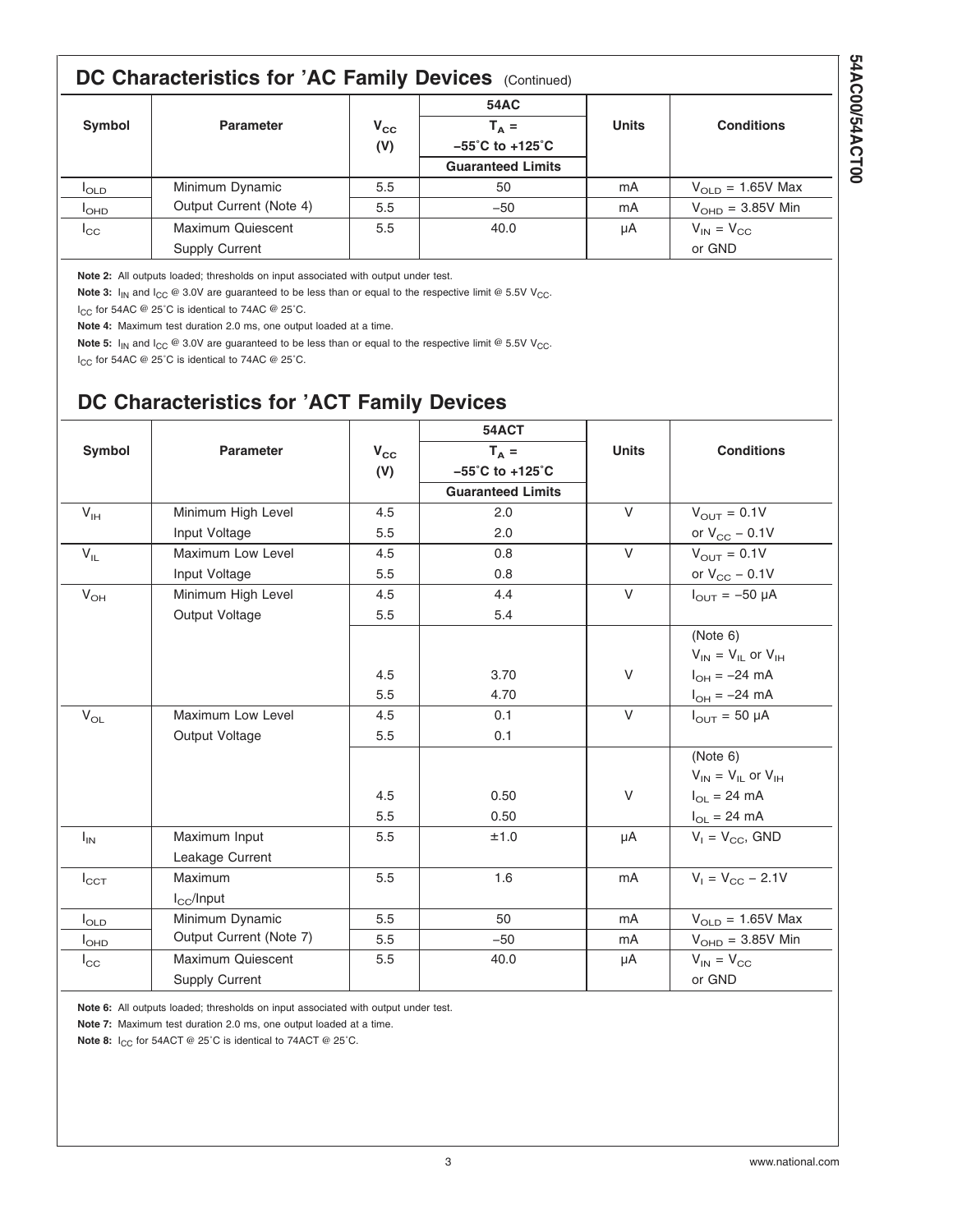## **AC Electrical Characteristics**

| Symbol        | <b>Parameter</b>         | $V_{\rm CC}$<br>(V)<br>(Note 9) | <b>54AC</b><br>$T_A = -55^{\circ}C$<br>to +125°C<br>$C_L = 50$ pF |      | <b>Units</b> | Fig.<br>No. |
|---------------|--------------------------|---------------------------------|-------------------------------------------------------------------|------|--------------|-------------|
|               |                          |                                 | Min                                                               | Max  |              |             |
| $t_{PLH}$     | <b>Propagation Delay</b> | 3.3                             | 1.0                                                               | 11.0 | ns           |             |
|               |                          | 5.0                             | 1.5                                                               | 8.5  |              |             |
| $t_{\sf PHL}$ | <b>Propagation Delay</b> | 3.3                             | 1.0                                                               | 9.0  | ns           |             |
|               |                          | 5.0                             | 1.5                                                               | 7.0  |              |             |

**Note 9:** Voltage Range 3.3 is 3.3V ±0.3V

Voltage Range 5.0 is 5.0V ±0.5V

## **AC Electrical Characteristics**

|                  |                          |                                  | 54ACT<br>$T_A = -55^{\circ}C$<br>to $+125^{\circ}$ C<br>$C_L = 50$ pF |            | <b>Units</b> | Fig.<br>No. |
|------------------|--------------------------|----------------------------------|-----------------------------------------------------------------------|------------|--------------|-------------|
| Symbol           | <b>Parameter</b>         | $V_{\rm CC}$<br>(V)<br>(Note 10) |                                                                       |            |              |             |
|                  |                          |                                  | Min                                                                   | <b>Max</b> |              |             |
| <b>I</b> PLH     | <b>Propagation Delay</b> | 5.0                              | 1.5                                                                   | 9.5        | ns           |             |
| <sup>L</sup> PHL | <b>Propagation Delay</b> | 5.0                              | 1.5                                                                   | 8.0        | ns           |             |

**Note 10:** Voltage Range 5.0 is 5.0V ±0.5V

### **Capacitance**

| <b>Symbol</b> | <b>Parameter</b>                 | Typ  | <b>Units</b> | <b>Conditions</b>      |
|---------------|----------------------------------|------|--------------|------------------------|
| או∨           | Input Capacitance                | 4.5  | pΕ           | $V_{\text{CC}}$ = Open |
| ∪PD           | Power Dissipation<br>Capacitance | 30.0 | рF           | $V_{\text{CC}} = 5.0V$ |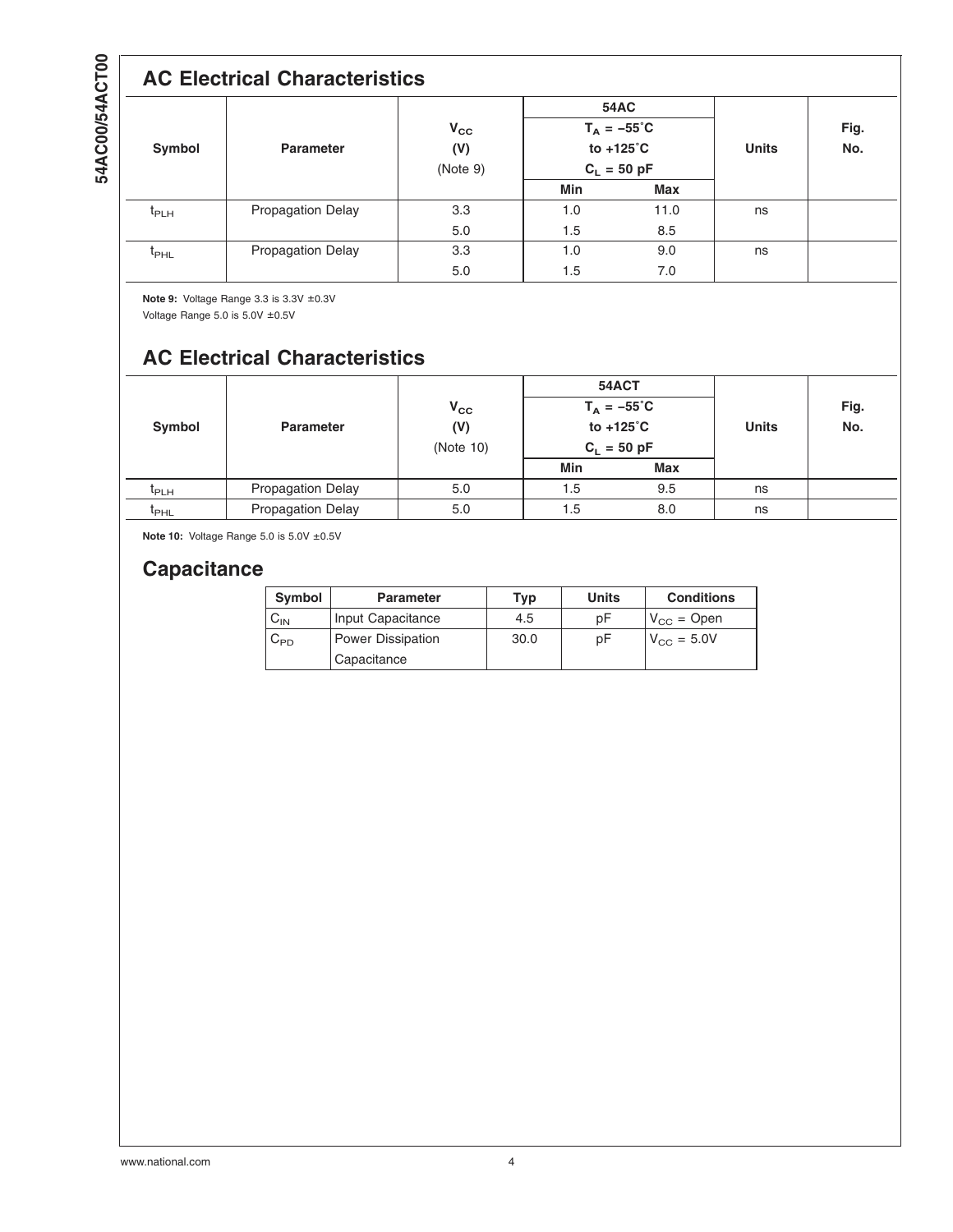